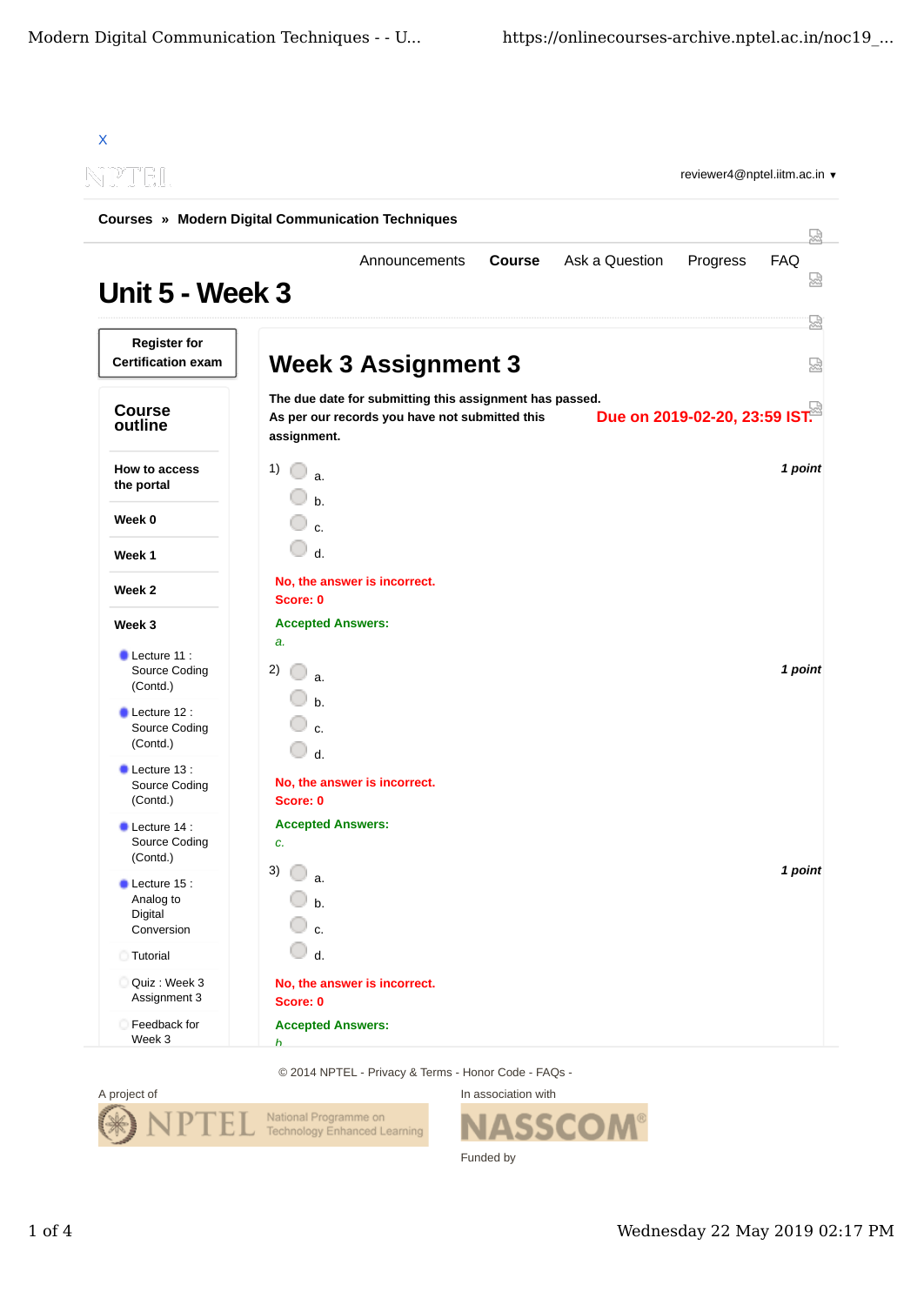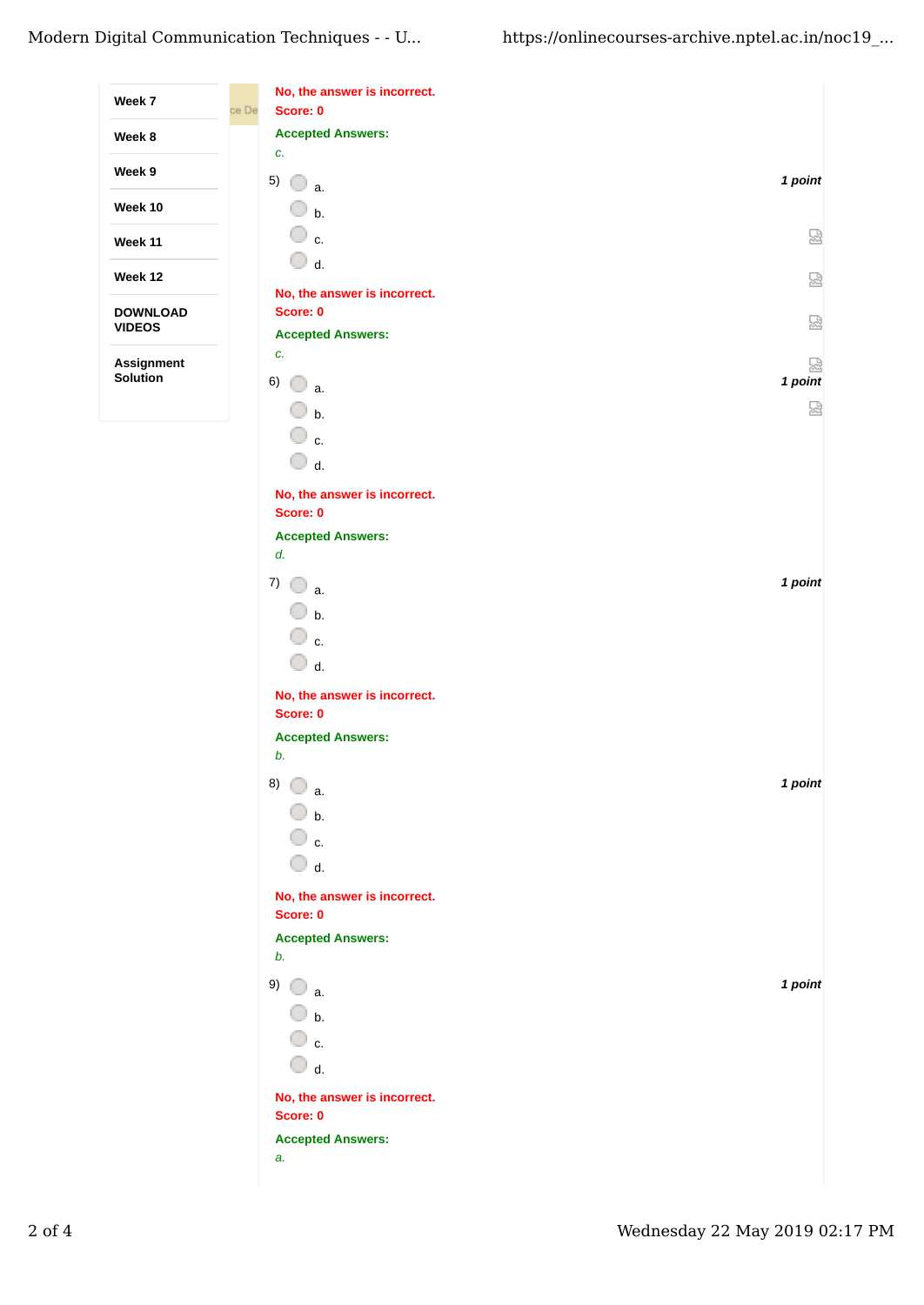| $10)$ a.                                 | 1 point   |
|------------------------------------------|-----------|
| $\overline{\mathbb{O}}$ b.               |           |
| $\overline{\mathbb{O}}$ c.               |           |
| $\bigcirc$ d.                            |           |
| No, the answer is incorrect.             |           |
| Score: 0                                 | 썮         |
| <b>Accepted Answers:</b><br>d.           |           |
| $11)$ $\bigcirc$ a.                      | $1$ point |
| $\bigcirc$ b.                            | ⊠         |
| ○ c.                                     |           |
| $\bigcirc$ d.                            | 썮         |
| No, the answer is incorrect.             | 쩑         |
| Score: 0                                 |           |
| <b>Accepted Answers:</b><br>a.           |           |
| $12)$ a.                                 | 1 point   |
| $\bigcirc$ b.                            |           |
| $\overline{\mathbb{O}}$ c.               |           |
| $\bigcirc$ d.                            |           |
| No, the answer is incorrect.             |           |
| Score: 0                                 |           |
| <b>Accepted Answers:</b><br>b.           |           |
| $13)$ a.                                 | 1 point   |
| $\Box$ b.                                |           |
| c.                                       |           |
| $\Box$ d.                                |           |
| No, the answer is incorrect.<br>Score: 0 |           |
| <b>Accepted Answers:</b>                 |           |
| c.                                       |           |
| $14)$ a.                                 | 1 point   |
| $\bigcirc$ b.                            |           |
| $\overline{\mathbb{O}}$ c.               |           |
| $\overline{\mathbb{O}}$ d.               |           |
| No, the answer is incorrect.<br>Score: 0 |           |
| <b>Accepted Answers:</b>                 |           |
| a.                                       |           |
| 15)<br>a.                                | 1 point   |
| $\mathsf{b}$ .                           |           |
| $\Box$ c.                                |           |